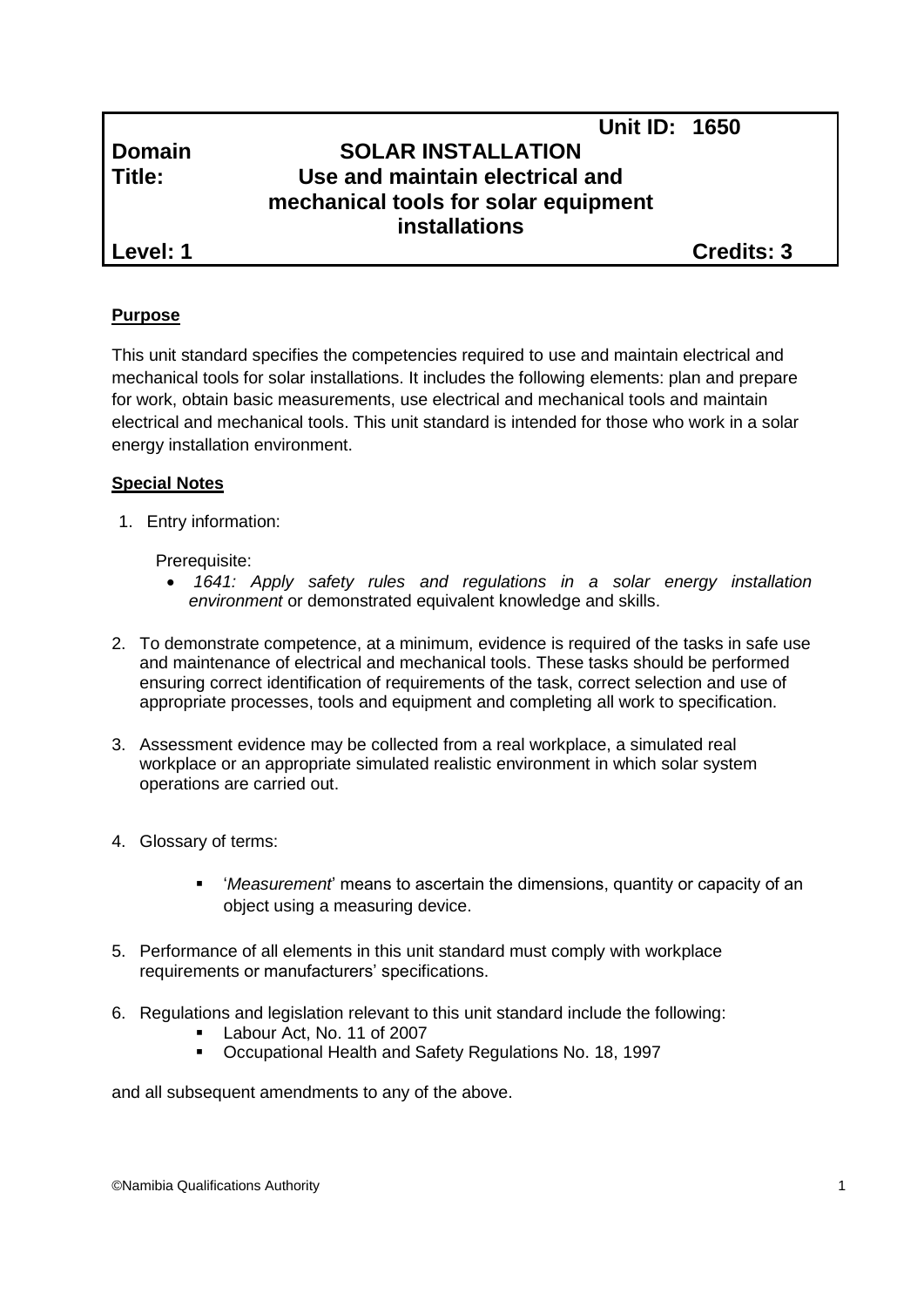# **Quality Assurance Requirements**

This unit standard and others within this subfield may be awarded by institutions, which meet the accreditation requirements set by the Namibia Qualifications Authority and the Namibia Training Authority and which comply with the national assessment and moderation requirements. Details of specific accreditation requirements and the national assessment arrangements are available from the Namibia Qualifications Authority on [www.namqa.org](http://www.namqa.org/) and the Namibia Training Authority on [www.nta.com.na.](http://www.nta.com.na/)

# **Elements and Performance Criteria**

## **Element 1: Plan and prepare for work**

## **Range:**

Planning and preparation may include but is not limited to workplace inspection, equipment defect identification, assessment of conditions and hazards and determination of work requirements.

## **Performance Criteria**

- 1.1. Understanding of work instructions, including plans, specifications, quality requirements and operational processes are demonstrated.
- 1.2. Details are estimated, measured, confirmed and applied.
- 1.3. Safety requirements are followed in line with workplace safety plans and policies.
- 1.4. Measuring and calculating equipment selected to carry out tasks are consistent with industry standards.
- 1.5. The requirements of the job are checked for serviceability and any faults are rectified or reported.

#### **Element 2: Obtain basic measurements**

#### **Performance Criteria**

- 2.1. Method of obtaining the measurement is selected and applied.
- 2.2. Measurements are obtained, accurate to 1 mm, using a ruler or tape.
- 2.3. Measurements are confirmed and recorded.

#### **Element 3: Demonstrate use of electrical and mechanical tools**

#### **Range**

Electrical tools include but are not limited to flat and Phillips screw drivers, pliers, long nose pliers, side cutters, cable knife, stripping pliers, multi-tester. Mechanical tools include but are